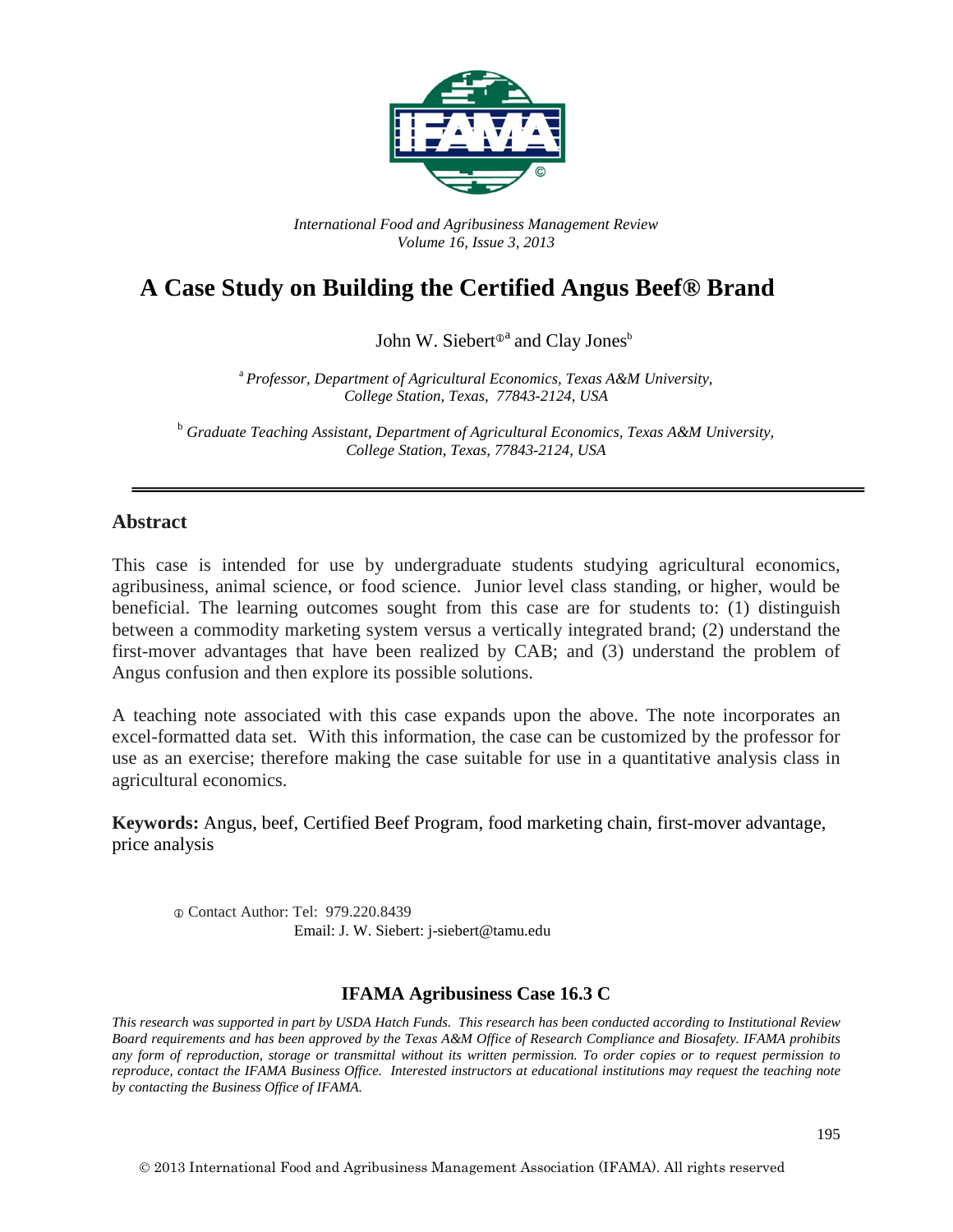### **Introduction**

A low quality steak dinner sent Angus breeder Harold Etling on a research mission. "In checking with some of these Black Angus steakhouses, I found none used Angus exclusively, and that the Angus used was not very top quality." (Minnick, 11) This discovery, back in 1975, culminated in the creation of the Certified Angus Beef® brand (CAB), which today accounts for retail and restaurant beef sales estimated to total \$4 billion per year. (CAB-b).

CAB's success results from aligning the interest which consumers have in a positive eating experience, with the interest Angus cattle owners (and other marketing chain participants) have in receiving above average prices for their beef. Steve Olson, a CAB board member, explains, "CAB has provided a Best Practices Manual to guide us in our ranch management decisions. I retain ownership of my cattle through the feedlot and thus I can see the percent of my cattle that make the CAB grade. Over the years, my acceptance rate has increased quite a bit. This year I was right at 60% and that was really good."<sup>[1](#page-1-0)</sup>

### **What is the CAB Business Model?**

There are sixty-five different beef cattle breeds listed on the Cattle Today website. Most of these different breeds have their own separate trade association whose purpose is to maintain the breed registry and also advocate the desirable traits of their particular cattle breed. Seedstock ranchers (i.e., ranchers primarily selling bulls) and cow-calf operators (i.e., ranchers primarily selling calves) are able to command higher prices if their breed is positively perceived. It is safe to say that most, if not all, of these breed associations wish that they had the first-to-market status of CAB. As genetic science and consumer food tastes continue to evolve, CAB faces many competitors and many challenges.

Certified Angus Beef® brand sales began in 1978. This brand sales effort had much in common with the introduction of any other high-quality, new product. However, its foundation was the creation of a USDA-certified brand which gave CAB legitimacy and the first-mover status that still propels its brand success today. Angus rancher Fred Johnson, American Angus Association Chief C.K. Allen, and Certified Angus Beef Program executive Mick Colvin fought a see-sawing battle through various levels of USDA and Congress until final approval was obtained for what is now know as Schedule G-1, Certified Angus Beef® . (Minnick) According to Mick Colvin, "[this was] the best thing that could have happened to Certified Angus Beef. Without a sciencebased approach and USDA approval, we would be just another Angus brand."

Certified Angus Beef® Brand is one of 71 different officially-recognized Certified Beef Programs operating under the USDA, Agricultural Marketing Service, Livestock and Seed Standardization Branch (USDA 2012). Many of these certified programs merchandise their brands separately based upon the meat's grade of Prime, Choice, Select and/or Standard. Consequently CAB estimates the number of competing brands at closer to 132. As a side note,

<span id="page-1-0"></span><sup>&</sup>lt;sup>1</sup> Authors' personal interviews are identified solely by quotations. All such interviews have been conducted in compliance with Texas A&M University, Institutional Review Board, project IRB2011-0626, as amended.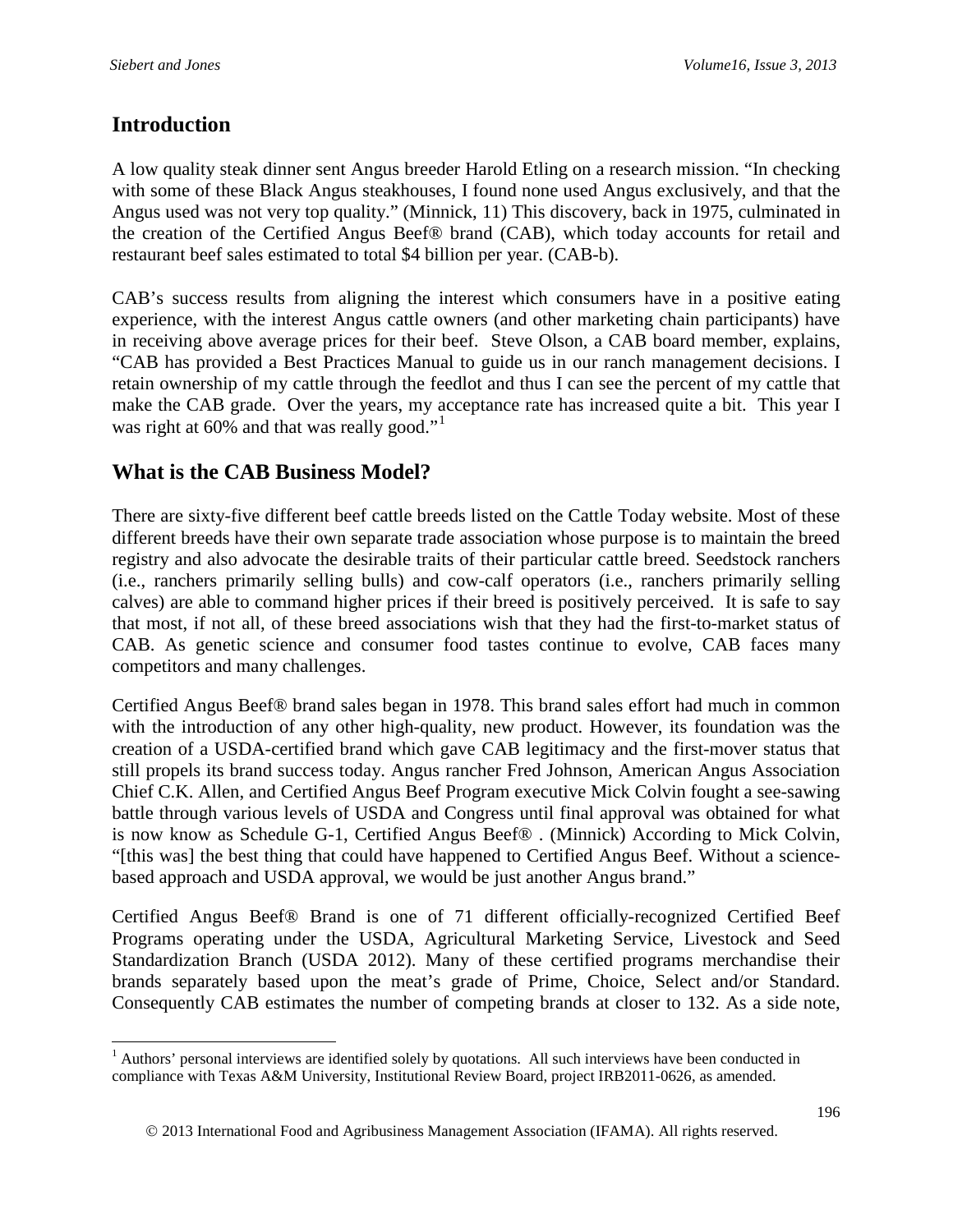53 Certified Beef Programs carry the word Angus. However, that number rises to 96 when all different brands and all their different grade levels are considered. The beef carcass certification program policy of USDA is shown in Exhibit 1.

According to Clint Walenciak, CAB's Director of Packing, "in USDA's fiscal year 2011, the total number of cattle certified into the above programs equaled 7.73 million head. The CAB subset figure within that total for 2011 equaled 3.43 million head. Therefore, CAB achieved a 44.4% market share."

CAB has grown to introduce other products such as CAB Natural and also CAB Prime. Both Prime and Natural are market niches that competitors are eager to fill. Thus it was competitively important for CAB to have such product offerings for its licensed distributors. Similarly, CAB has expanded its retail presence by offering steak strips, beef bologna, beef knockwurst, frankfurters and other products. Globally, CAB products are available in 45 different countries outside the US. The top six CAB export markets are Canada, Mexico, Hong Kong, Japan, South Korea, and Taiwan.

### **The U.S. Beef Industry**

Amongst competing meats, beef has faced, and continues to face, heavy competition from the poultry and pork sectors. Brester et.al argue that productivity gains (i.e., improvements in output per unit of input), the introduction of new consumer products, and the intensity of advertising and branding all pose challenges for the beef sector when it is compared to pork and especially poultry. These and many other economic forces have caused all US animal protein industries to trend toward fewer larger operations. The beef industry remains, by far, the most disaggregated counting a total of 753,000 different US cattle operations in 2009 (USDA NASS).

Looking to the future, Brester et al. recommend that the beef industry "develop products that provide increased value to consumers." They note that "improved product quality requires accurate identification of live animal quality, increased use of value-based cattle pricing, better identification of quality in consumer beef products, production of differentiated products and increased sorting of beef products by quality characteristics." (p.25).

The beef industry's food marketing, or value chain, consists of seedstock producers; cow-calf operators; stocker operators; and feedlots. Assisting these operations to bring their products to the consumer are packing plants; distributors; retailers, restaurants and institutions. The National Cattlemen's Beef Association conducts its National Beef Quality Audit approximately every five years. This report has a number of core principles. The principle most important to this case study is that of providing, "direction to individual decision-makers across the beef supply chain to improve the quality and value of the U.S. beef supply." (Field 3)

The job of transmitting consumers' beef demand needs back upstream to all parties in the beef marketing chain is very complicated. For example, the slaughtering of a Choice grade steer produces an incredibly wide variety of salable products. For the week ending May 17, 2013, the wholesale prices of these products ranged from the most valuable tenderloin cut at \$10.06/lb., to the ribeye area average of \$6.45/lb., to less valuable 73% lean ground beef at \$1.72/lb. (USDA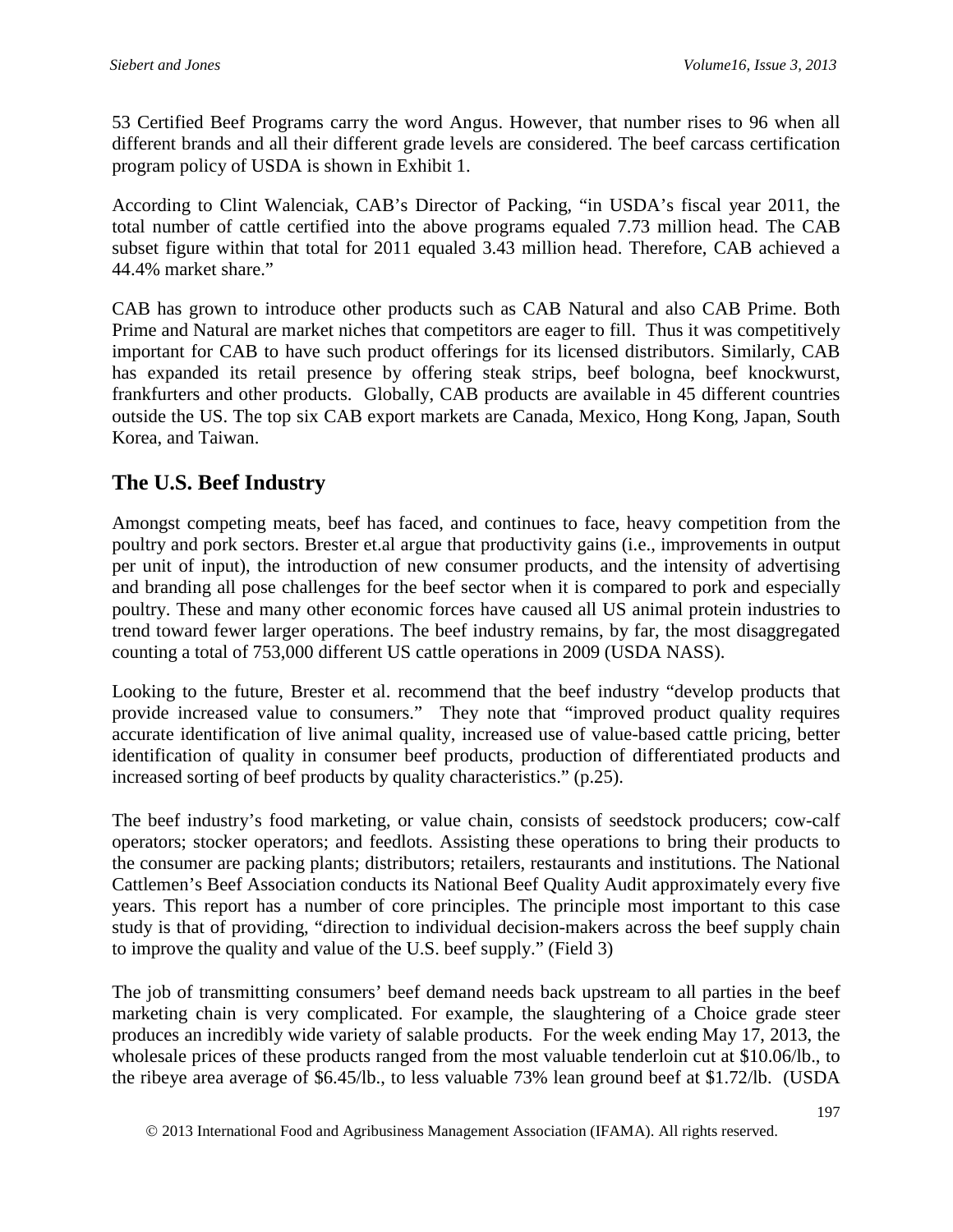Market News) In addition to these commonly consumed products, a wide variety of edible and inedible by-products are also created when an animal is slaughtered. Consulting a USDA Market News By Product Drop Value report on May 21, 2013, one can find products with wholesale prices wide distribution of products ranging from tongue at \$3.60 per pound down to inedible lungs at \$0.04 per pound.

Colorado State's Beef Cutout Calculator provides a means to put the above into perspective. For mid May 2013, a 1,301-1,400 pound steer grading Choice is estimated to produce a total wholesale value of \$625 in the valuable loin, rib, and sirloin cuts; plus an additional \$1,250 in all other carcass cuts; plus (per USDA's Drop Value) an additional \$189 in non-carcass byproducts. Hence the total value of a Choice steer can thus be estimated to equal to \$2,064, 30% of which is high-valued beef cuts, 61% of which is low-valued beef cuts, and 9% of which consists of by-products.

Whereas most USDA Certified Brands concentrate on adding value to that 30% of the carcass which consisting of the middle meats, CAB is different. Of course middle meat demand is always central to CAB efforts, but much of CAB's growth in the past 10-15 years has been achieved through increased sales of round and chuck cuts, thin meats (like flank and skirt), and ground beef. As a result, on a poundage basis, CAB's 2012 sales consisted of 24% middle meats, 64% end meats, and 12% ground beef.

# **The History of Price Transmission**

The USDA's quality and yield grade system underlies CAB, all other USDA Certified Brands, and the entire beef industry in general. USDA is responsible for grading and defines the terms Prime, Choice, Select, and Standard. CAB's criteria call for the carcasses to grade as either Prime or the upper two categories of Choice. A description of USDA beef quality and yield grades is provided by Hale et.al.

Even with USDA grading, before the 1990s price transmission in the beef industry was plagued by a critical flaw. At the feedlot, where animals were sent to gain weight just prior to slaughter, live animal sales prices paid by beef slaughter houses was based on a pen-by-pen basis. Such group pricing caused high-quality cattle to be penalized as they received only the average price per pound among all the cattle in their pen. Similarly, lower quality cattle were unjustly rewarded because they too received this same average price per pound. This price transmission externality unwittingly caused an industry-wide race to the bottom. In other words, seed-stock producers, cow-calf operators, and feedlots all focused upon producing cattle for weight-gain (so as to receive the positive externality) instead of for quality (so as to avoid the negative externality).

As a consequence, in 1990 the Value Based Marketing Task Force of the National Livestock and Meat Board and the Beef Industry Council called for many changes. One of their consensus points was that cattle be sold on the basis of individual carcass grade and carcass yield. (Cross) As this new type of pricing, referred to as grid pricing, began to be implemented, industry genetics advanced rapidly through the use of individual electronic animal id tags (called EID or RFID) in combination with digitized sire and dam records regarding expected progeny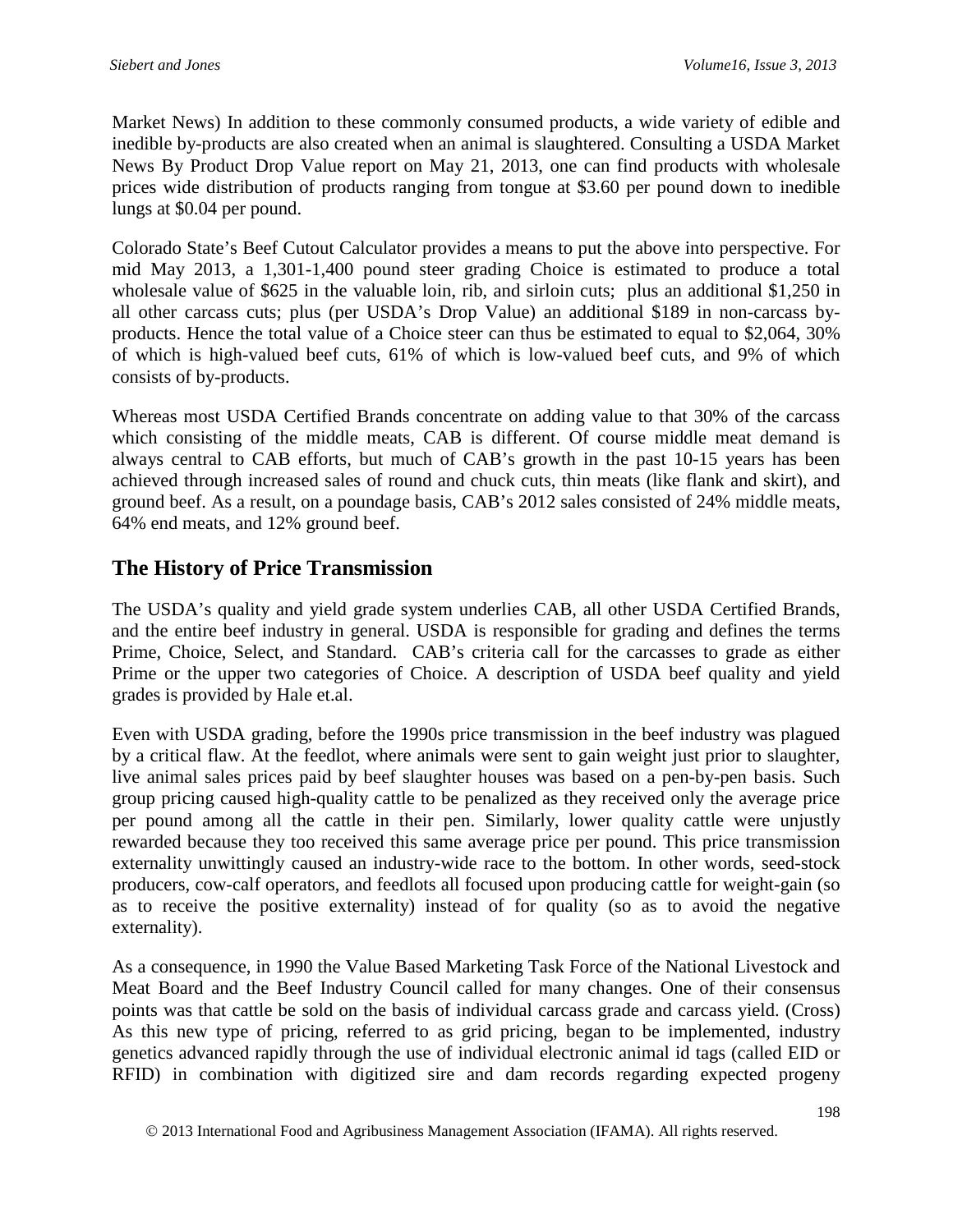differences (EPDs). Mark McCully, Vice President of Production for CAB, explains, "Ribeye area, marbling and fat thickness and many other traits can be optimized through EPD evaluation. This information is based on data collected from packers, from ultrasound measurements of yearling bulls and heifers, and from DNA blood samples too. The American Angus Association (AAA) then accounts for pedigree information and computes the EPDs on individual animals registered with the AAA. We even have all this information summarized in dollar value EPDs." These innovations helped CAB to create higher prices for Angus bulls and Angus cattle. "Cumulative grid premium rewards for hitting the CAB brand target stood at nearly \$300 million at the end of 2009, and they keep growing at an annual rate of about \$25 million paid to producers." (CAB-a) Such higher prices earned for the carcass are transferred back to all upstream owners of the animal, giving all participants a financial reward. An examination of USDA Market News entitled "5-Area Weekly Weighted Average Direct Slaughter Cattle – Premiums and Discounts" shows that CAB premiums relative to Choice exhibit variation between slaughter plants. Consequently, feedlots selling to different slaughter plants may not receive the same premium payments. Such variations, relative to the Choice price level, also exist for Prime, Select, Dairy-type cattle, and other cattle. Such variations likely reflect a differences in plant need (demand) and/or cattle availability (supply). Consequently, each different packer's grid is uniquely designed.

The efficiency of cattle pricing is an area of important area of research. Although a somewhat unresolved research topic, the reason for the importance of such research is best expressed by Vanek, Watts, and Brester who state: "if the marketing chain is not clearly signaling consumer demands for higher quality beef cuts (i.e., more tender, consistent and flavorful) to fed cattle producers, then fed cattle carcass quality would not be substantially improved by value-based pricing methods. Furthermore, feeder cattle (i.e., cow-calf) producers would be expected to ignore the potential for higher fed cattle carcass quality when purchasing bull seedstock." (p.350)

The ten criteria for beef carcasses to qualify for CAB, are presented in Exhibit 2. The first two criteria add value because they pertain to beneficial marbling attributes. "A" maturity, adds value because young beef tends to be more tender than older beef. Limiting the allowable range of rib eye area adds value because the resulting steaks can be cut to a uniform thickness relative to their weight. Requiring a carcass of less than 1,000 pounds adds value. This is because larger size is to be avoided as it results in cuts of meat that are too large and/or because processing plant automation is difficult. (Ward and Vanoverbeke) Less than one inch external fat adds value because less is lost due to excessive low-value trim. Superior muscling pertains to a higher proportion of meat-to-bone and adds value because it enhances yield grade. It also eliminates dairy-influenced cattle that produce cuts with a less desirable plate appearance. Avoiding capillary rupture adds value because it prevents unsightly cuts of meat. Not permitting dark cutters adds value because unsightly meat receives a discount in the market place. No neck hump adds value because it excludes cattle breeds from India and Africa (Bos idicus) which have been shown to provide beef of tougher eating quality.

Because CAB is a brand owned and maintained by the American Angus Association, it is only natural that it be run so as to the benefit of Black Angus cattle owners. In order to qualify for consideration as CAB, the animal in question must also be 51% black hided (black hair is a dominant trait of Angus cattle) or have documented Black Angus genetics.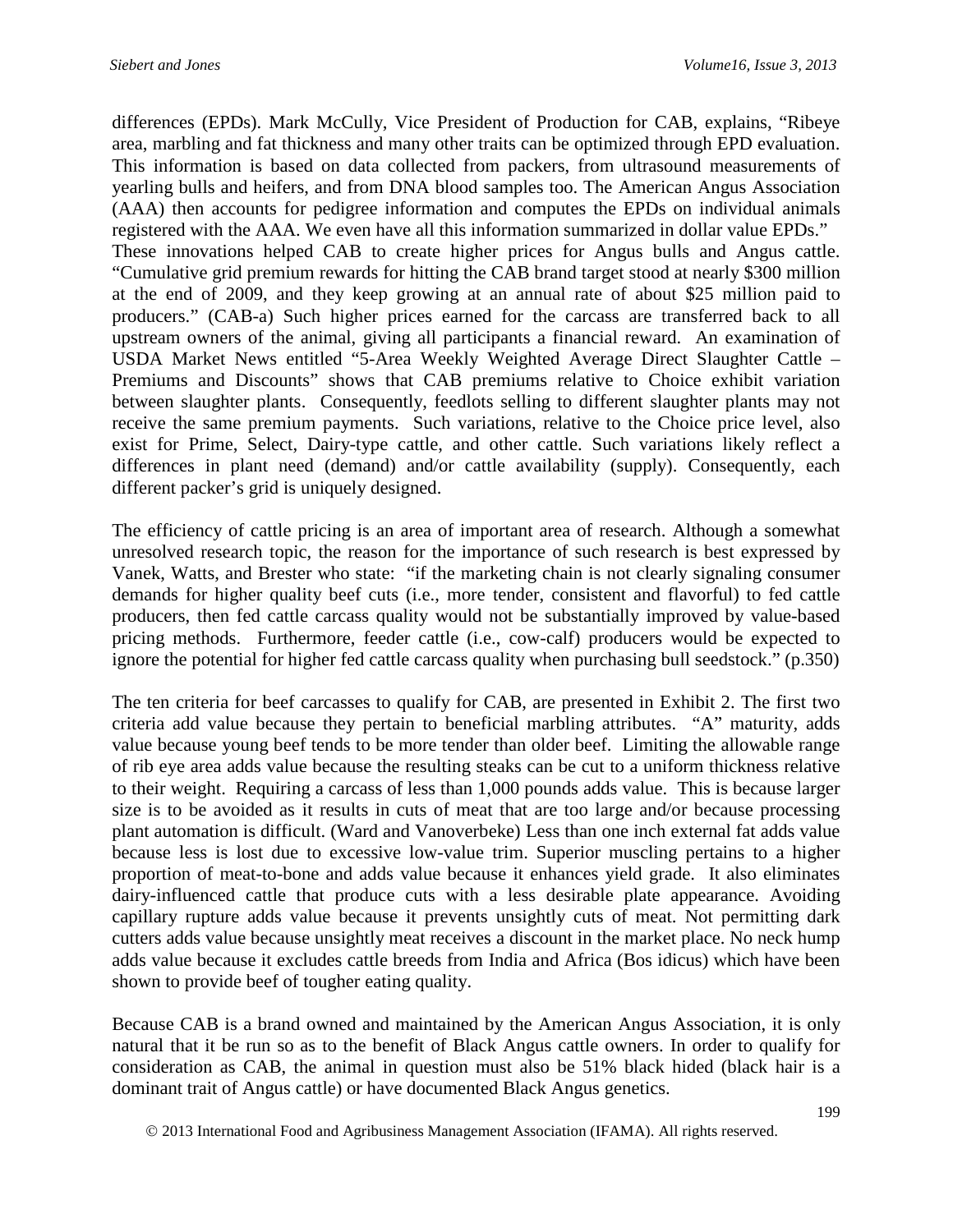### **Marketing Chain Participation**

CAB is a voluntary marketing effort held together by each participant's desire to receive an above average price. The CAB beef marketing chain consists of seedstock producers, cow-calf operators, stocker operators, feedlots, slaughter plants, distributors and, restaurants and supermarkets. The only job seedstock producers, cow-calf operators, stockers and feedlots are responsible for is to produce cattle whose carcasses will be accepted as meeting the CAB brand criterion discussed above. This is not easy to do since only 24% of Angus influenced cattle did so in 2011 and this was close to a record-high percentage. (Corah and McCully 7).

CAB and the American Angus Association provide guidance to help producers increase profitability through exclusive use of Angus genetics to achieve a predictably higher acceptance rate. CAB's Industry Information Director, Steve Suther, states, "the Angus breed has great predictability and data base information. By breeding 100% Angus genetics, cow-calf operators can stack that predictability. Building cow families, many have achieved more than 20% Prime and 70% CAB acceptance."

The meat packers, distributors, restaurants and retailers who use the CAB brand must all fulfill licensing agreements and audit requirements to maintain their right to participate. Beef packers pay a commission fee to participate in CAB. The commission fee ranges from \$0.01 - \$0.07/lb. The packer is the logical location for levying the fee because this is where carcass eligibility is determined. Also all carcasses must pass through the limited number of packers. This fee constitutes the only revenue CAB receives. Other CAB marketing chain participants do not pay a fee. In total there are 30,000 members of the American Angus Association, 28 CAB-licensed packing plants, 124 CAB-licensed foodservice distributors, 91 CAB-licensed retail distributors, 8,000 CAB licensed restaurants, and 6,000 licensed retail stores which sell CAB.

#### **Competition Among Beef Brands**

Initially vertical coordination efforts in the beef industry were referred to simply as marketing alliances. Writing back at that time, Schroeder and Kovanda stated, "… beef alliances have taken two paths in design structure: equity-based and non-equity-based. Equity-based alliances require a financial investment to participate, often by purchasing shares in the alliance. Non-equitybased alliances require a formal agreement but no financial investment." (p.399) Schroeder and Kovanda also noted that, "one of the main choices that beef alliances face is how to compensate alliance partners for profits generated by the alliance itself. Sharing of positive and negative marketing margins and sharing profits generated from increased coordination are the two most common forms of compensation. Designing the mix of these compensation alternatives has critical impacts on the economic signals communicated to alliance partners. As a result, vertical coordination can be stimulated or hindered by alliance design." (p.399)

#### *Views of CAB-Licensed Distributors*

CAB's vertical coordination was aided by the fact that no up-front investment was required by any marketing chain participants. Almost from the start, CAB emphasized a pull-throughdemand strategy focusing on serving the needs of established meat distributors. Today this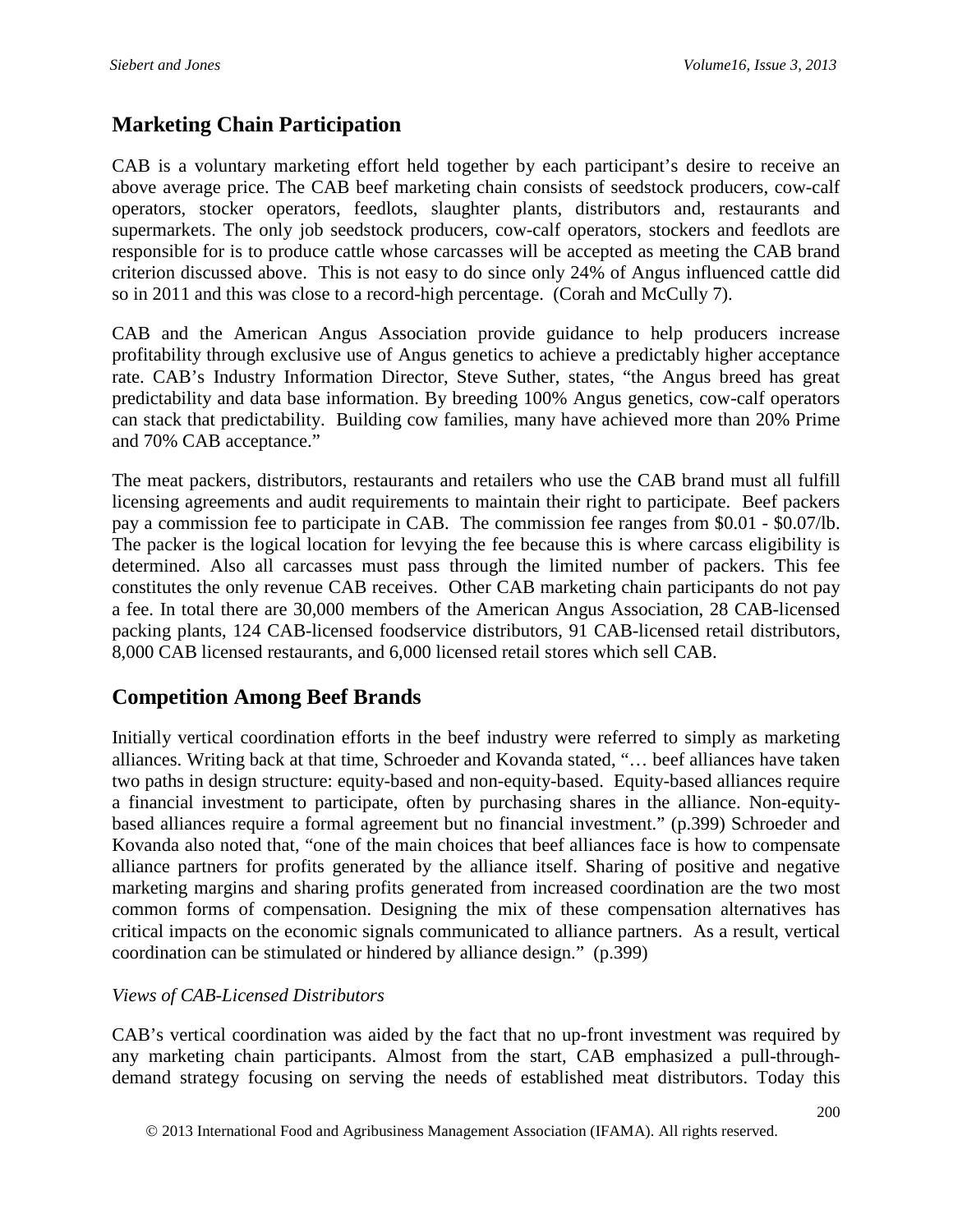strategy is still in evidence. Robert Turbow, Vice President of Sysco's Specialty Meat Group Contracting Team states, "selling is not an easy job. It takes determination and resilience. Once you've worked hard to gain the trust of your customers, the last thing you want to do is to let them down: in price, quality or service. CAB has always allowed us to sell with confidence. When a chef tries a Certified Angus Beef steak, well aged and cut to their specification, there is no doubt that steak will provide a memorable dining experience."

Tim Husman, the President of Newport Meat Company states, "top of mind, the quality of the product is as powerful as the brand. So I buy CAB for three reasons. First, it is the most consistent, high quality beef I can find. In order to provide value to the end user, the beef must perform well in the dining room. Second, the integrity of the people associated with CAB is very high. Third, it is fun to sell and see our customers succeed with it. Our success is only as good as theirs."

Robert Turbow sheds light on the competition faced by CAB. "There are several other quality upper-Choice programs out in the market right now. If we didn't have the benefit of selling as a licensed CAB distributor, I would take a serious look at Sterling Silver. Tyson produces a strong program in Chairman's Reserve also. The programs I mentioned have drawbacks though. They are program specific to each packer, meaning you have just limited your supply…and neither one is breed-specific like CAB. This makes the program less consistent than CAB."

Once distributors put the word out that they want CAB, then packers serving such distributors have the opportunity to make sales at profitable price levels. Consequently, packers adjust their grids to reward the CAB-qualifying carcasses which are needed to do this. Further upstream, feedlot operators want their cattle to qualify for these higher prices, as this attracts the retainedownership business of cow-calf operators, helping their feedlots to operate profitably. These cow-calf operators benefit from the higher chance of CAB acceptance. The linkage culminates at the final upstream point, that of the seedstock producer who is able to sell their bulls for an enhanced price.

#### *The Role of Other CAB Partners*

Jerry Bohn is the General Manager of Pratt Feeders in Pratt, KS. "We enter calf data into CAB's system, letting them know which cattle are likely eligible for CAB acceptance. Once these cattle are slaughtered, the cow-calf operator can, from CAB, learn how each animal did and make breeding decisions accordingly. Our job is to do a good job of feeding. When calves come to us preconditioned with good supplement support and weaned, they are much more likely to be successful."

Because CAB's model focuses solely on attributes increasing sales prices and sales volumes, all participants are free to act in their own self-interest and little external coordination is necessary. Even so, CAB does facilitate education, and sales promotion along the entire food marketing chain. For example, seedstock producers benefit from the Angus Source® program which provides the USDA Process Verified Program for the tracking and validation of animal performance. In this regard, from the slaughter plant to the seedstock producer, animal genetics and ownership are verified. Further, cow-calf and stocker operators can access educational materials. Feedlots can be licensed by CAB and receive help in developing their incoming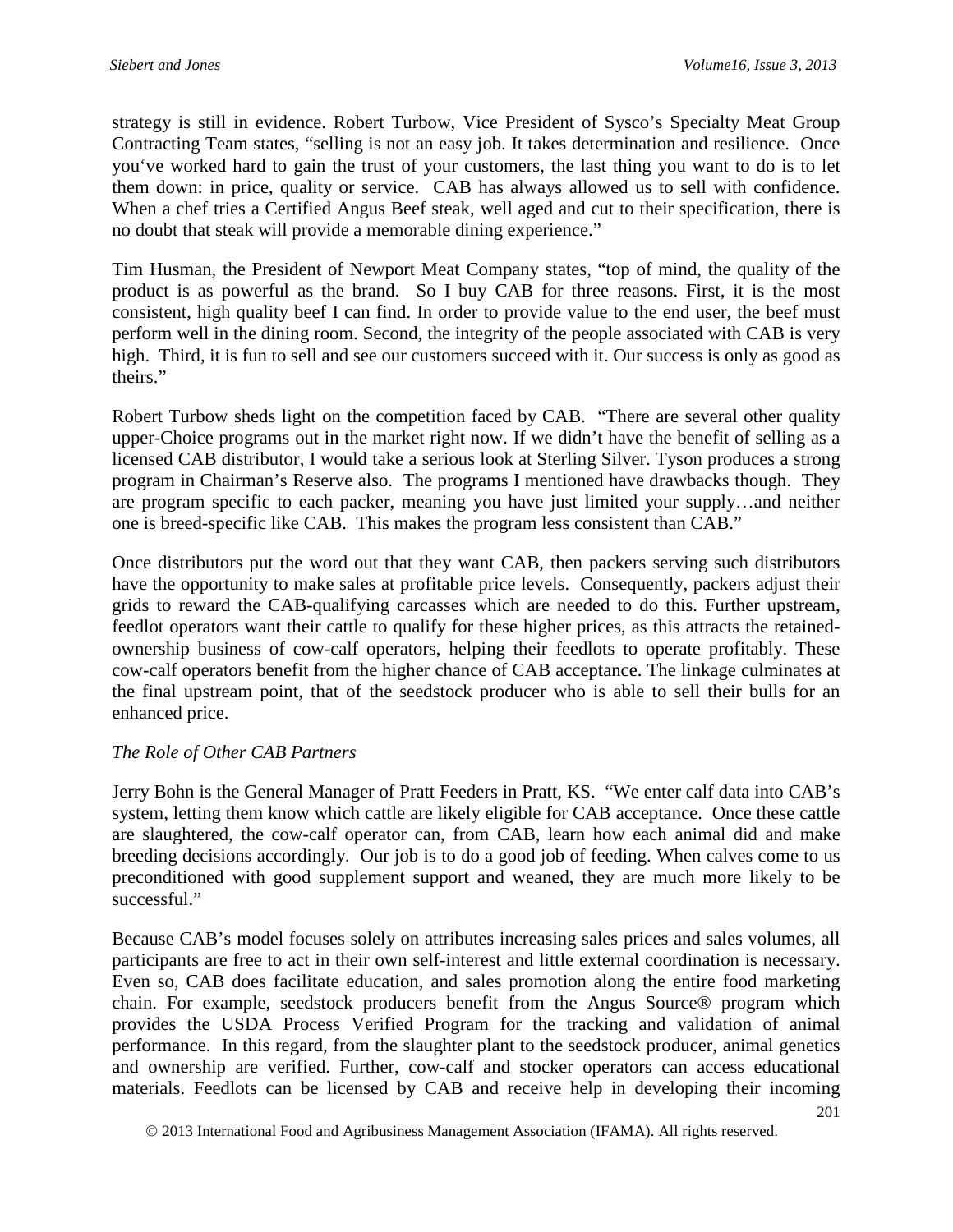supply of animals. Food service distributors benefit because they have dedicated CAB sales territories. Restaurants and food retailers benefit by being able to use and advertise their CAB product offerings. Exhibit 3 summarizes CAB's various activities in regard to the above.

### **Competing Brand Strategies**

With several different shopping formats and over 300 locations in both Texas and Mexico, retailer HEB must satisfy a wide range of customers. HEB offers many different types and/or brands of beef including: value-ungraded; Select; HEB Natural Angus Beef; HEB Prime1®, Kobe (Wagu) Beef; Central Market® Organic; Grass Feed Beef; and Texas Beef. HEB has been selling Natural Angus for eight years and this is their brand that competes head-to-head with CAB. Natural Angus is guaranteed to have no antibiotics or hormones with much of this beef coming from Meyer Ranch in Montana.

Craig Huffhines, the executive vice president and CEO of the American Hereford Association, explains, "CAB is in fact the most successful branded beef business model in the US beef industry. Today the US beef industry is estimated to be over 70% black-hided in color with a high percentage of straight bred Angus genetics. However, the use of crossbreeding utilizing two or more diverse breeds to produce heterosis/hybrid vigor and breed complimentarity from a production standpoint versus the straight breeding of the commercial cow-calf population is currently the great debate of modern animal breeding. Production economics often times trump market-price incentives for traits that are more vital to cow-calf producer profitability (traits such as fertility, heifer pregnancy rate, survivability, longevity, and hybrid growth), particularly when only 24% of black-hided cattle qualify for the brand premium."

Charlie Bradbury, the Chief Executive Officer of Nolan Ryan All Natural Beef, credits CAB for pioneering the development of USDA certified brands of beef. However, Nolan Ryan All Natural has taken a very different approach. CEO Bradbury explains, "we developed a program using southern-adapted cattle. Then we visited experts and hired consultants to conduct studies. We wanted to address the perception that these cattle often produced beef with a tougher eating characteristic. After this research, we developed a HAACP-like program with a focus on identifying tender beef and avoiding tough beef. We use a second generation Infrared camera to select carcasses with desirable tenderness. We also age the carcasses we purchase. This and other procedures allow us to rely on more than marbling to insure a great eating experience. The Nolan Ryan name and the marketing efforts we put forth around that name incentivize the consumer to try our products the first time but the success of the scientific selection process is what propels them to become loyal repeat customers." Today, Nolan Ryan Beef is sold in all Kroger stores in Texas and Louisiana. Further the brand is advertised on television by Kroger Southwest Division President Bill Breetz, a personal testament to its success.

A look at websites for major packers such as Cargill, Tyson and JBS shows that, when taken together, these packers are listing forty-six different brand names for beef. Further, it is likely that they produce many more labels than those listed. Craig Huffhines, of Certified Hereford beef explains the economic reasoning for so many brands: "Because CAB is licensed to virtually every packer in America, it can at times fall prey to commodity markets if CAB supplies get long or consumer demand is seasonally low. A unique packer brand is an attempt to avoid these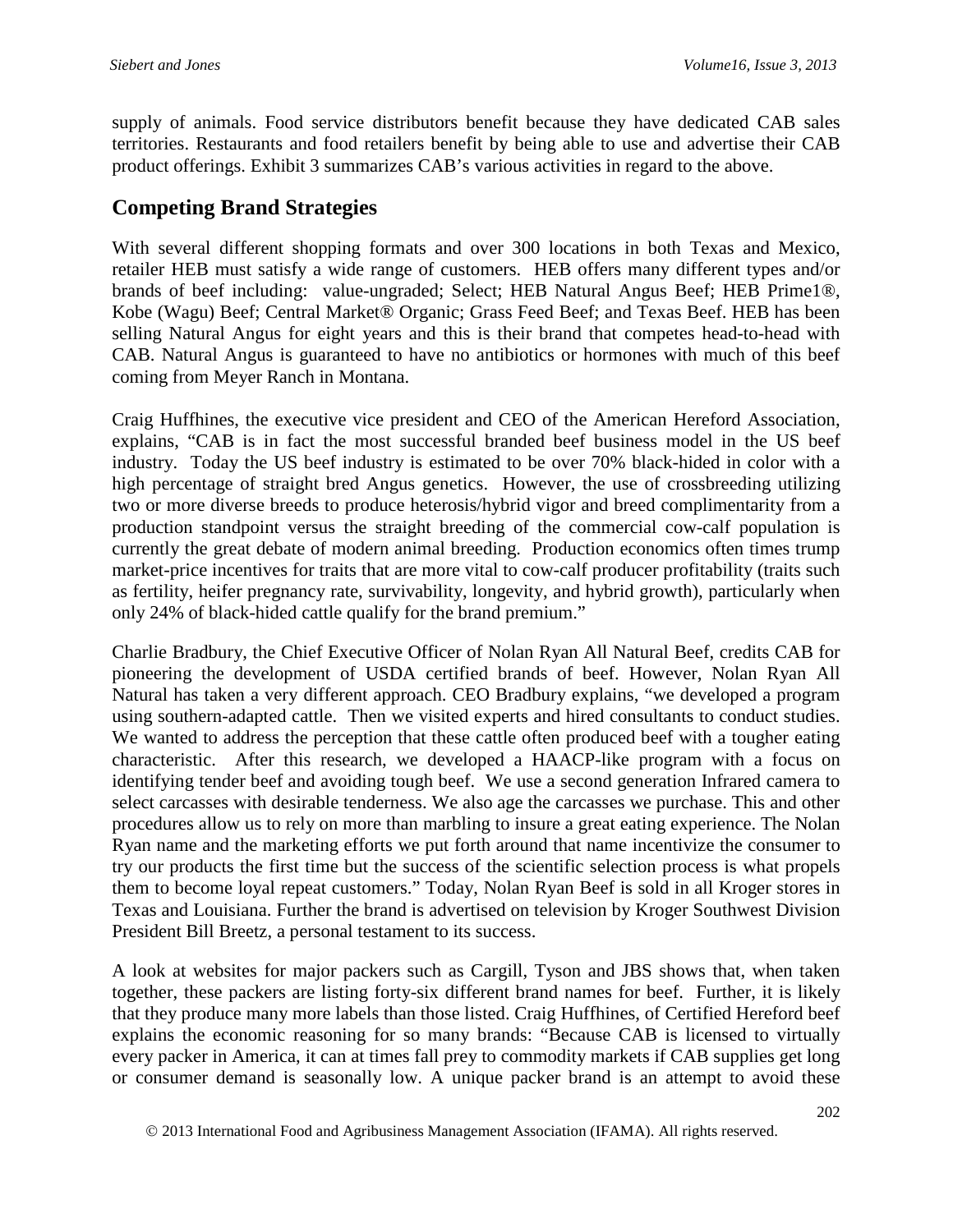seasonal demand shifts and commodity price wars. There is a tremendous amount of marketing investment to avoid commodity devaluation."

One unique packer brand posing a strong challenge to CAB is Cargill's Sterling Silver. Advantages which Sterling Silver has include the fact that it is only packed in three plants and that all those plants have electronic (camera) grading.

# **Sustaining Positive Brand Differentiation**

A challenge faced by Certified Angus Beef® pertains to the many fast food restaurants marketing Angus branded products. These businesses have the right to claim that their beef comes from the Angus breed of cattle. The breed, however, is not the same as the Certified Angus Beef® brand name and it specifications (Exhibit 2).

John Stika, President of Certified Angus Beef®, summarizes this challenges as follows, "Angus has evolved into something more than the original intent for what our brand was. That has created confusion because today Angus product represents the gamut of quality levels and eating experiences. Since day one [we've positioned our program on] taste and that there are different eating experiences. Our tagline says we're 'Angus beef at its best.' We identify Angus as a category and challenge the consumer to question the differences about others out there. Certified Angus Beef is sold at some of the highest-end restaurants and retail markets in the country, and yet we also see generic Angus beef in fast food. We're trying to communicate that…not all Angus is created equal." (Johnston 4).

One can define Angus confusion (i.e., the failure to distinguish the purchase of any beef from the Angus breed versus the purchase of CAB) as a problem of stimulus generalization. Miaoulis and D'Amato state, "...If the respondent reacts identically to the two [different] stimuli, one could take this to mean the respondent does not distinguish between the stimuli at all….We take the position here that 'confusion' is in effect stimulus generalization."

Exhibit 4 shows that as of December 20, 2011 there were six different fast food restaurant chains promoting Angus products. Arby's website, perhaps the most aggressive, states that: "Angus Beef is regarded as some of the best beef in the world for its fine quality, amazing flavor and exquisite marbling. At Arby's we only serve 100% Black Angus beef, lightly seasoned with just the right touch of our special blend of cracked black pepper, herbs and spices. Our premium 94% lean top round is oven roasted to perfection and served freshly sliced for the 'ultimate' in Angus." Every impression is given to the consumer that this dining experience will be superior, even though it could very easily be the case that the CAB criteria in Exhibit 2 are not satisfied. At retail stores a similar problem can exist.

Angus confusion can open up the doors for non-Angus competition. According to Craig Huffhines, "the desire for retailers to private label their own Angus brand has initially made Certified Hereford Beef's growth challenging. However, as "me-too" programs lose their luster and the Angus name has become more of a commodity, differentiation of other quality focused brands has become more appealing. Certified Hereford Beef currently enjoys a 4% market share within the branded beef category, but has experienced double digit growth in the last three years."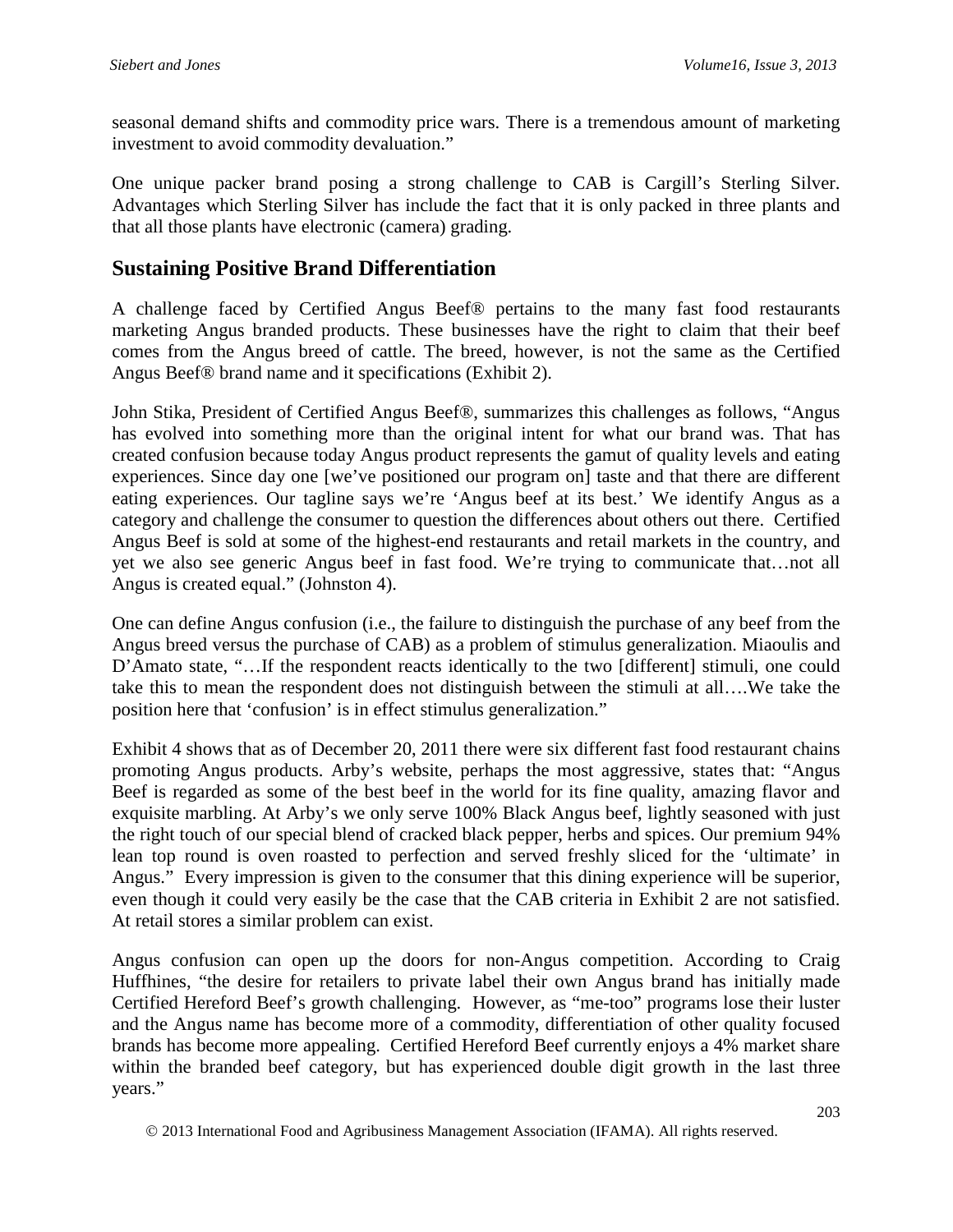Exhibit 5 shows that consumers can have a wide range of brand recognition levels. The lowest is little/weak identity. Confusion is the next highest level of recognition where the brand name in question is only able to create the same stimulus as similar sounding/appearing names. The next highest level is that of strong identity. This is where CAB brand managers strive to reside, even though advertising approaches like that of Arby's continually drag a certain segment of customers backwards to confusion. The highest level of brand recognition is Genericide. Although very rare, as it name implies, Genericide is not a level to which any brand manager should aspire. Taylor and Walsh state that, "brand names such as Monopoly and Thermos have been ruled generic and have lost their trademark protection." (p. 160) Consequently, CAB's ongoing efforts to distinguish itself from all other beef and other certified brands of beef are important.

### **For Discussion**

- 1. List the different vertical coordination efforts CAB undertakes so as to assist all its different marketing chain partners. Such partners include seedstock producers, cow-calf operators, stockers, feedlots, packing plants, food distributors, retailers and restaurants.
- 2. From the point of view of Angus cattle owners, what are the beneficial (and also the damaging) implications of Angus confusion? Next, repeat this exercise from the point of view of CAB program managers. How might short-run, and alternatively long-run, implications play into the viewpoints of these two groups?
- 3. What specific business benefits does CAB currently experience due to its first-mover status?

### **References**

Arbys.com [accessed on December 20, 2011].

- Brester, G., T. Schroeder, and J. Mintert. 1997. Challenges to the Beef Industry. *Choices* 12(4):20-24.
- CAB-a. CAB Premiums Reach \$300 Million in 2009. [www.cabpartners.com/about/quality.php](http://www.cabpartners.com/about/quality.php)  [accessed on December 28, 2011].
- CAB-b. 2011. Certified Angus Beef® Brand Records High Marks, Sales up Nearly 4% in Fifth Straight Year of Gains. Press Release. October 17, 2011. [www.certifiedangusbeef.com](http://www.certifiedangusbeef.com/)  [accessed December 28, 2011].
- Cattle Today. Breeds of Cattle. [www.cattle-today.com](http://www.cattle-today.com/) [accessed December 28, 2011].
- Colorado State University. Department of Animal Science. Beef Cutout Calculator. beefcutoutcalculator.agsci.colostate.edu [accessed May 21, 2013].
- Corah, L. and M. McCully. Quality Grade: What is Driving the Recent Upswing? [www.cabpartners.com](http://www.cabpartners.com/) [accessed August 10, 2011].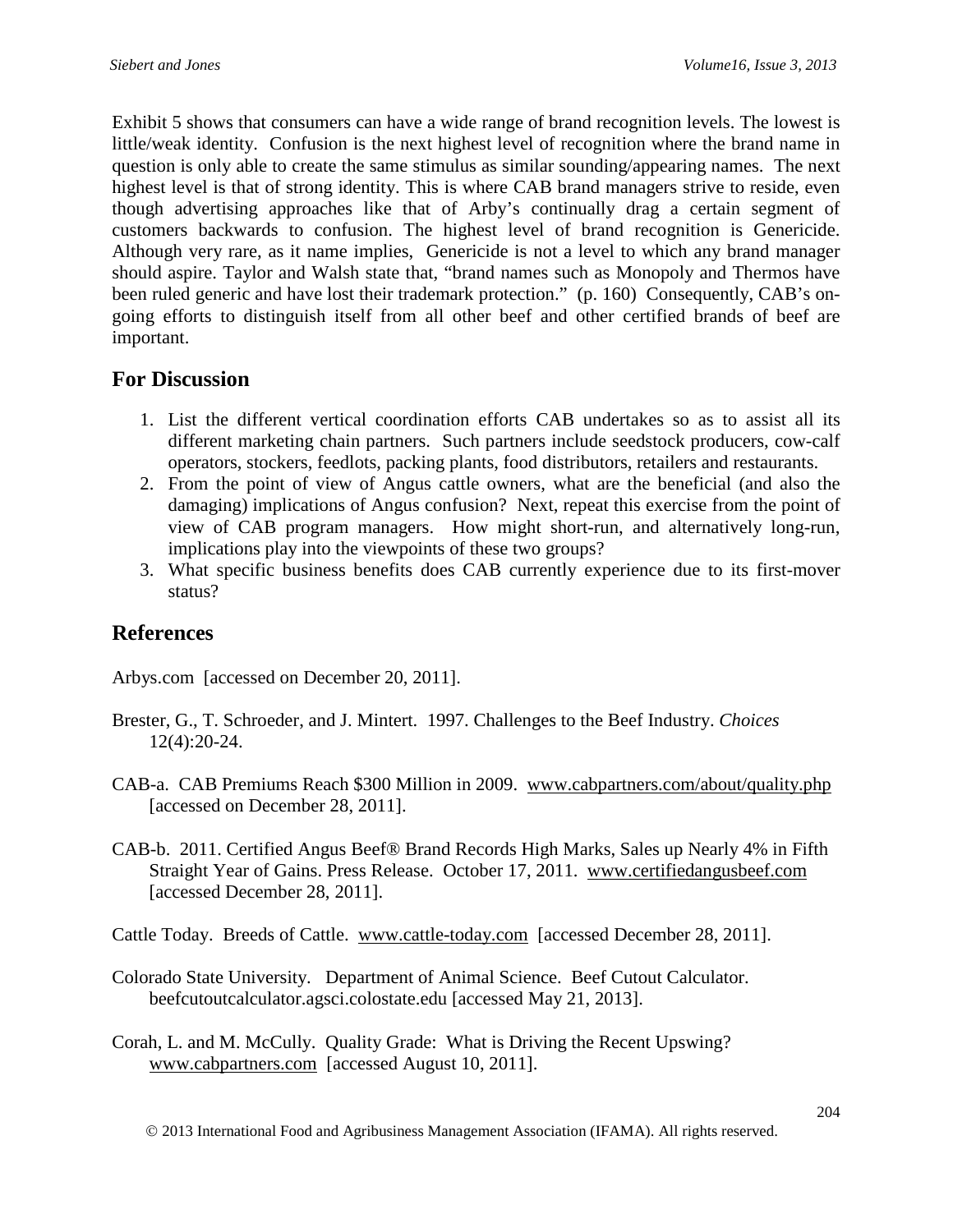- Cross, H. and J. Savell. 1994. What do We Need for a Value-Based Beef Marketing System? *Meat Science* 36: 19-27.
- Drovers Cattle Network. CAB: Stika Honored at K-State. [www.cattlenetwork.com](http://www.cattlenetwork.com/) [accessed August 10, 2011].
- Field, T. 2011. Pillars of Beef Chain Success. Executive Summary, National Beef Quality Audit. p. 27.
- Hale, D., K. Goodson, and J. Savell. 2010. Beef Quality and Yield Grades. <http://meat.tamu.edu/beefgrading.html>[accessed March 25, 2012].
- Johnston, T. 2011. Branding Iron, Certified Angus Beef is One of the Strongest Brands in the Business. *Meatingplace* (May):50 [www.meatingplace.com](http://www.meatingplace.com/) [accessed January 2, 2011].
- Kerin, R., R. Varadarajan, and R. Peterson. 1992. First-Mover Advantage: A Synthesis, Conceptual Framework, and Research Propositions. *Journal of Marketing* 56(2):33-52.
- Miaoulis, G. and N. D'Amato. 1978. Consumer Confusion and Trademark Infringement. *Journal of Marketing* 42(2):48-55.
- Minnick, F. 2010. *The Brand That Changed Beef.* Wooster: Wooster Book Company.
- Schroeder, T. and J. Kovanda. 2003. Beef Alliances: Motivations, Extent, and Future Prospects. *Veterinary Clinics of North America: Food Animal Practice* 19(2): 397-417.
- Suther, S. 2006. CAB to Enhance Uniformity. *Angus Journal* (October): 144-145.
- Taylor, C. and M. Walsh. 2002. Legal Strategies for Protecting Brands from Genericide: Recent Trends in Evidence Weighted in Court Cases. *Journal of Public Policy and Marketing*. 21 (1):160-167.
- USDA. USDA Certified Beef Programs. [www.ams.usda.gov](http://www.ams.usda.gov/) [accessed July 17, 2012].
- USDA . AMS. 2002. Livestock and Seed Program Standardization Branch. Standardization Procedure (SP)1 For Marketing Program Specification Development and Approval. SP-1. July.
- USDA. ERS. Food Availability (Per Capita) Data System. www.ers.usda.gov [accessed July 10, 2013].
- USDA. Market News. Five Area Weekly Weighted Average Direct Slaughter Cattle Premiums and Discounts Report (LM\_CT169). http://www.ams.usda.gov/mnreports/lm\_ct169.txt [accessed March 16, 2013].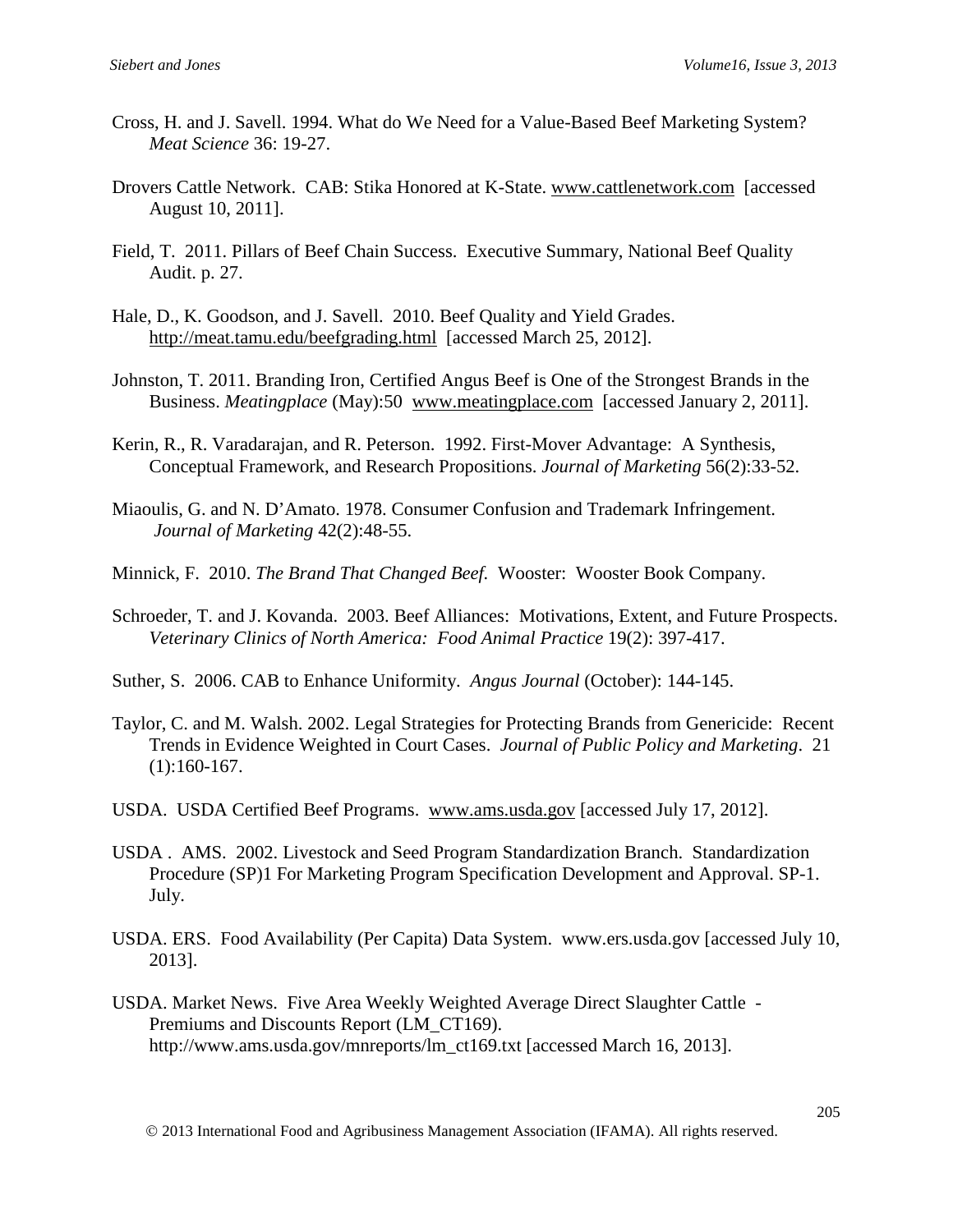- USDA Market News. National Daily Boxed Beef Cutout and Boxed Beef Cuts. LM\_XB403. [accessed May 20, 2013].
- USDA Market News. By-Product Drop Value (Steer) FOB Central U.S. NW\_LS441. [accessed May 21, 2013].
- USDA. NASS. Overview of the United States Cattle Industry. [accessed December 17, 2010].
- Vanek, J., M. Watts, and G. Brester. 2008. Carcass Quality and Genetic Selection in the Beef Industry. *Journal of Agricultural Economics*. 33(3):349-362.
- Ward, C. and D. Vanoverbeke. Beef Carcass Quality and Value over Time. Oklahoma Cooperative Extension Service AGEC-608. Undated. p4.

### **Exhibit 1.**

#### **The Beef Carcass Certification Programs Policy of the USDA.\***

- 1. Specific requirements will be determined by the originator of the program and will be included in the publicly available specification approved by the LS Program.
- 2. Certification will only be provided to carcasses with an official USDA quality grade.
- 3. Programs with a range of quality extending to more than two quality grades must identify the actual grade of the product in each package.
- 4. Terms indicating a non-specific or unofficial level of quality (e.g. "premium") must be preceded by the company's name in the carcass certification program name and on all labels.
- 5. Claims of breed of cattle must meet the requirements promulgated by the appropriate U.S. breed association.
- 6. The Food Safety and Inspection Service (FSIS), Labeling and Consumer Protection Staff must approve labels for products making a breed claim and/or referencing USDA Certification.
- 7. All point of sale and marketing materials (i.e., other than product labels) shall list the claims that are certified.
- 8. USDA Certified shall not precede a breed name, and can only be used in reference to a certified "program."
- 9. Carcass certification program originators are responsible for subsequent use, or misuse of labels and marketing materials by handlers and marketers of their products. The finding (by USDA) of materials not in compliance may result in cancellation of the carcass certification program….

\* **Source.** USDA, AMS, Livestock and Seed Program, Livestock and Seed Program, LS Policy: SP-2, Approved July 25, 2002. Note that the above represents an abbreviated and partial description of the full Procedure, SP-2, which contains twelve different detailed policy points.

2013 International Food and Agribusiness Management Association (IFAMA). All rights reserved.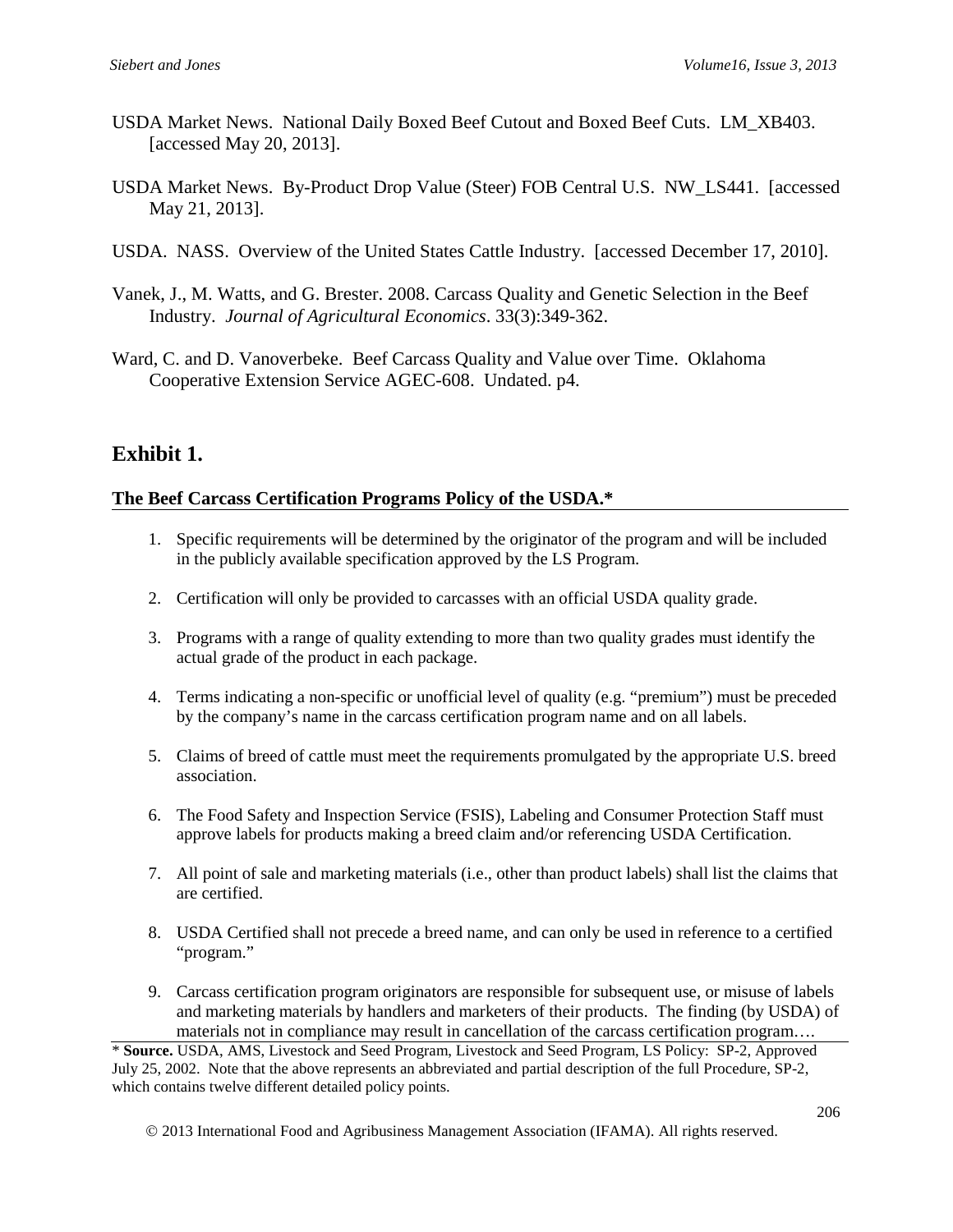# **Exhibit 2.**

#### **Carcass Criteria for the Certified Angus Beef® Brand\*, \*\*, \*\*\***

- 1. Modest  $+$  marbling
- 2. Medium to fine marbling texture
- 3. A maturity (i.e., approximately 9 to 30 months of age)
- 4. 10 to 16 square inch ribeye area\*\*\*
- 5. Carcass less than 1,000 lbs.\*\*\*
- 6. Less than 1" external fat\*\*\*
- 7. Superior muscling
- 8. No capillary rupture
- 9. No dark cutter
- 10. No neck hump greater than 2 inches

\* The information presented here is given in more detail in USDA Schedule G-1.

\*\* In order for a carcass to be considered for inclusion in the CAB program, the beef animal in question must be 51%, or more, black hided or have documented Angus genetics. (Refer to point 5 in Exhibit 1.) \*\*\* In 2007 these three specifications (numbers 4, 5, and 6) were replaced a single specification requirement for

USDA Yield Grade of 3.9 or better. This change was made in order to better satisfy the fabrication needs of CAB customers. Specifically, this change was made because the on-going trend of increasing beef carcass size, while beneficial to cattle producers, was not beneficial to the CAB Brand consumer. [Suther].

# **Exhibit 3.**

| Marketing Chain Assistance from the American Angus Association and also from CAB |                                                                                                                                                                                                                                                                                                                               |  |  |  |  |
|----------------------------------------------------------------------------------|-------------------------------------------------------------------------------------------------------------------------------------------------------------------------------------------------------------------------------------------------------------------------------------------------------------------------------|--|--|--|--|
| <b>Stage in the Marketing Chain</b>                                              | <b>Assistance Provided</b>                                                                                                                                                                                                                                                                                                    |  |  |  |  |
| <b>Seedstock Producer</b>                                                        | Angus Source®, provides a USDA Process Verified Program to enhance the<br>marketing of Angus cattle. For any carcass, this program serves as<br>documentation for the source animal, its genetics, and chain of ownership of<br>the animal. Educational resources are also provided for assistance with<br>genetic selection. |  |  |  |  |
| Cow Calf Operator                                                                | The CAB partners website pertains to all aspects of running a successful<br>cow-calf operation. A "cow-calf guide" which is a best practices manual.                                                                                                                                                                          |  |  |  |  |
| Stocker                                                                          | A "stocker and backgrounding guide" which is a best practices manual.                                                                                                                                                                                                                                                         |  |  |  |  |
| Feedlot                                                                          | Program advertising licensed feedlots to cow-calf operators and stockers.<br>Provide assistance to licensed feedlots for incoming supply development.                                                                                                                                                                         |  |  |  |  |
| <b>Beef Processor</b>                                                            | The carcass criteria (Exhibit 2), production of, and use of the brand.                                                                                                                                                                                                                                                        |  |  |  |  |
| Food Distributor                                                                 | Certified Angus Beef <sup>®</sup> logo, POS material, training and education.                                                                                                                                                                                                                                                 |  |  |  |  |
| Restaurant                                                                       | Certified Angus Beef <sup>®</sup> logo, POS material, training and education.<br>Interactive web search locator                                                                                                                                                                                                               |  |  |  |  |
| Retailer                                                                         | Certified Angus Beef <sup>®</sup> Logo, POS material, training and education.<br>Interactive web search locator                                                                                                                                                                                                               |  |  |  |  |